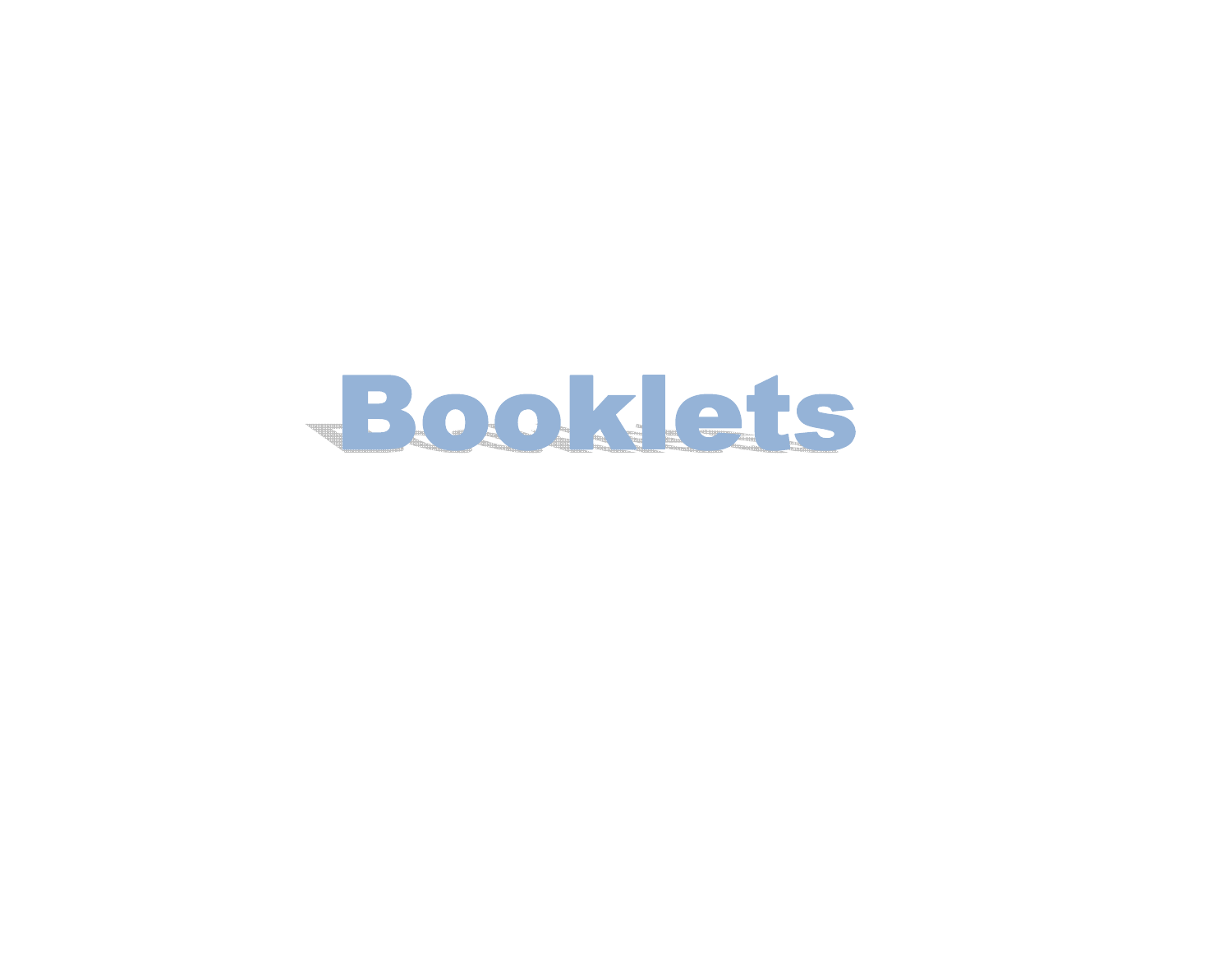**Booklets Booklets** 



Title: Hudood Ordinance ka Mansookh kia jana Kiyoon Zarori Hey?

> Publishing place: Islamabad Publishing year: 2003 Descriptions: 17 p Size: 7.5x11 Language: Urdu

Title: No Tokenism – No Eyewash: we demand strong and effective legislation to eliminate Honour Crimes

Publishing place: Islamabad Publishing year: 2004 Descriptions: 22 p Size: 6.5x8.5 Language: English

حدود آرڈیننسز<br>کا منسوخ کیا جانا<br>کیوں ضروری ہے **B** عورت فاؤنڈيش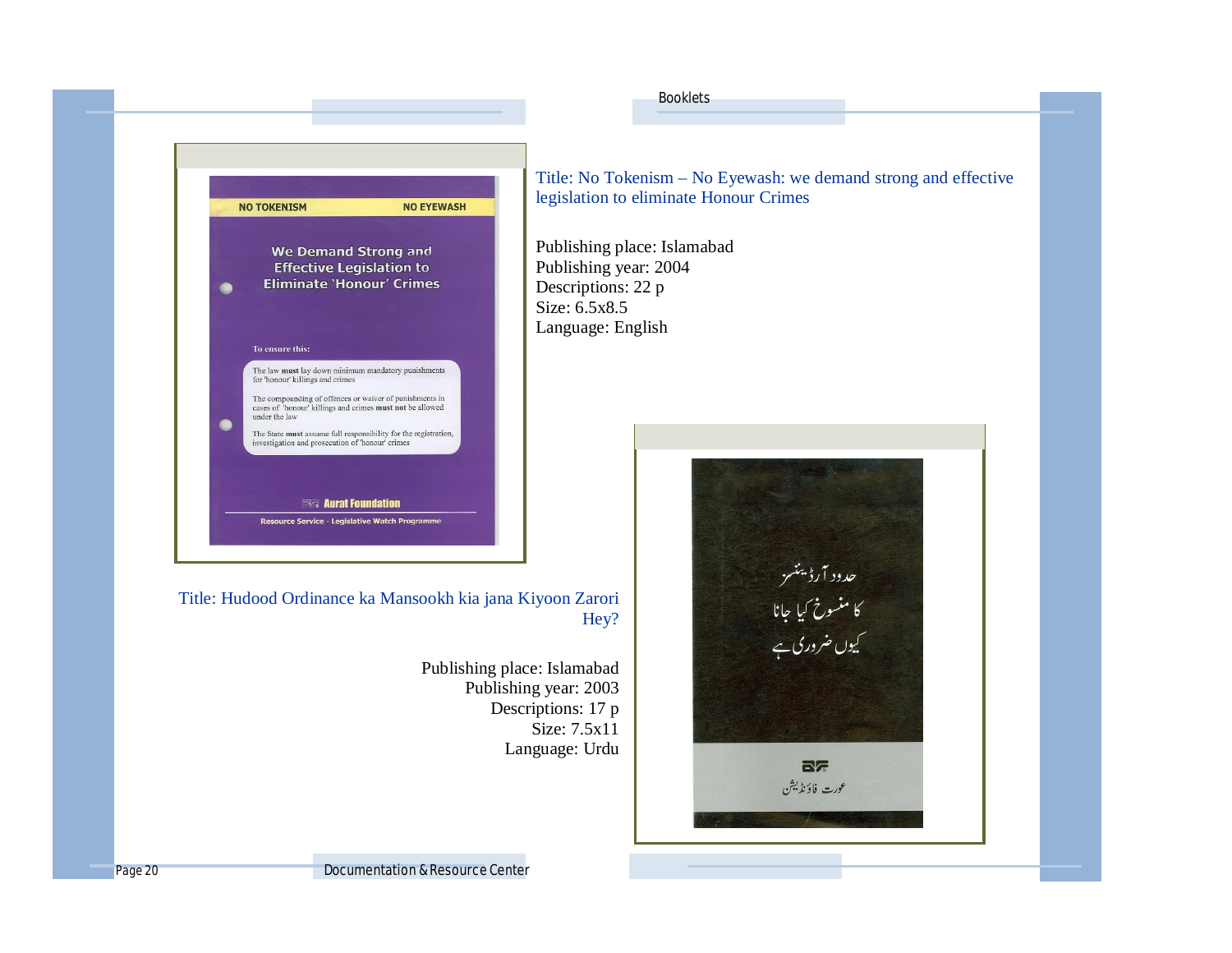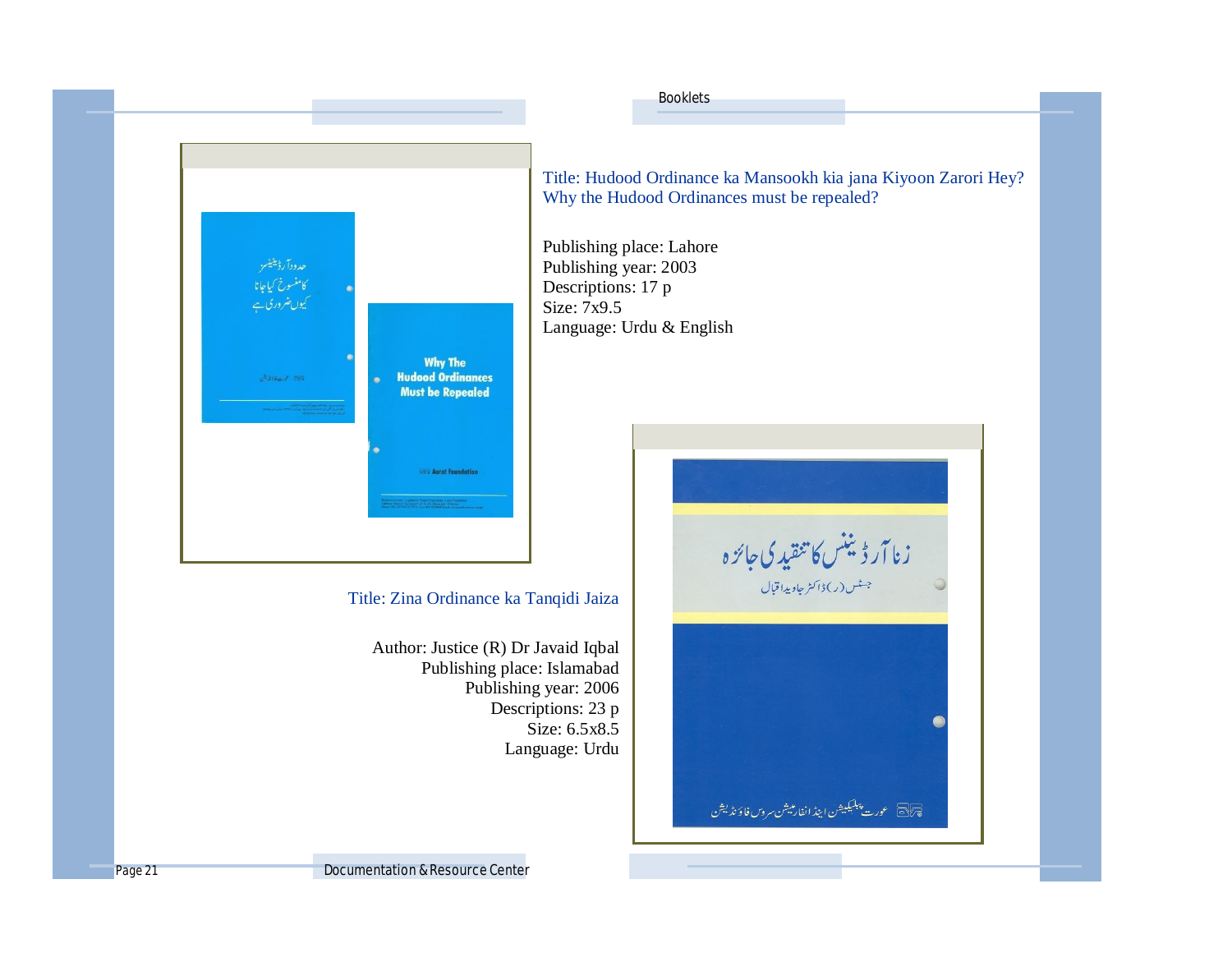

**Booklets Booklets** 

## Title: A Critique of the Zina Ordinance

Author: Justice ( R) Dr Javaid Iqbal Publishing place: Islamabad Publishing year: 2006 Descriptions: 23 p Size: 6.5x8.5 Language: English

Title: Opinions of Eminent Jurists on the Hudood Ordinances (The Hudood Ordinances: a case for repeal, opinions part 1)

> Publishing place: Islamabad Publishing year: 2006 Descriptions: 40 p Size: 9x7 Language: English

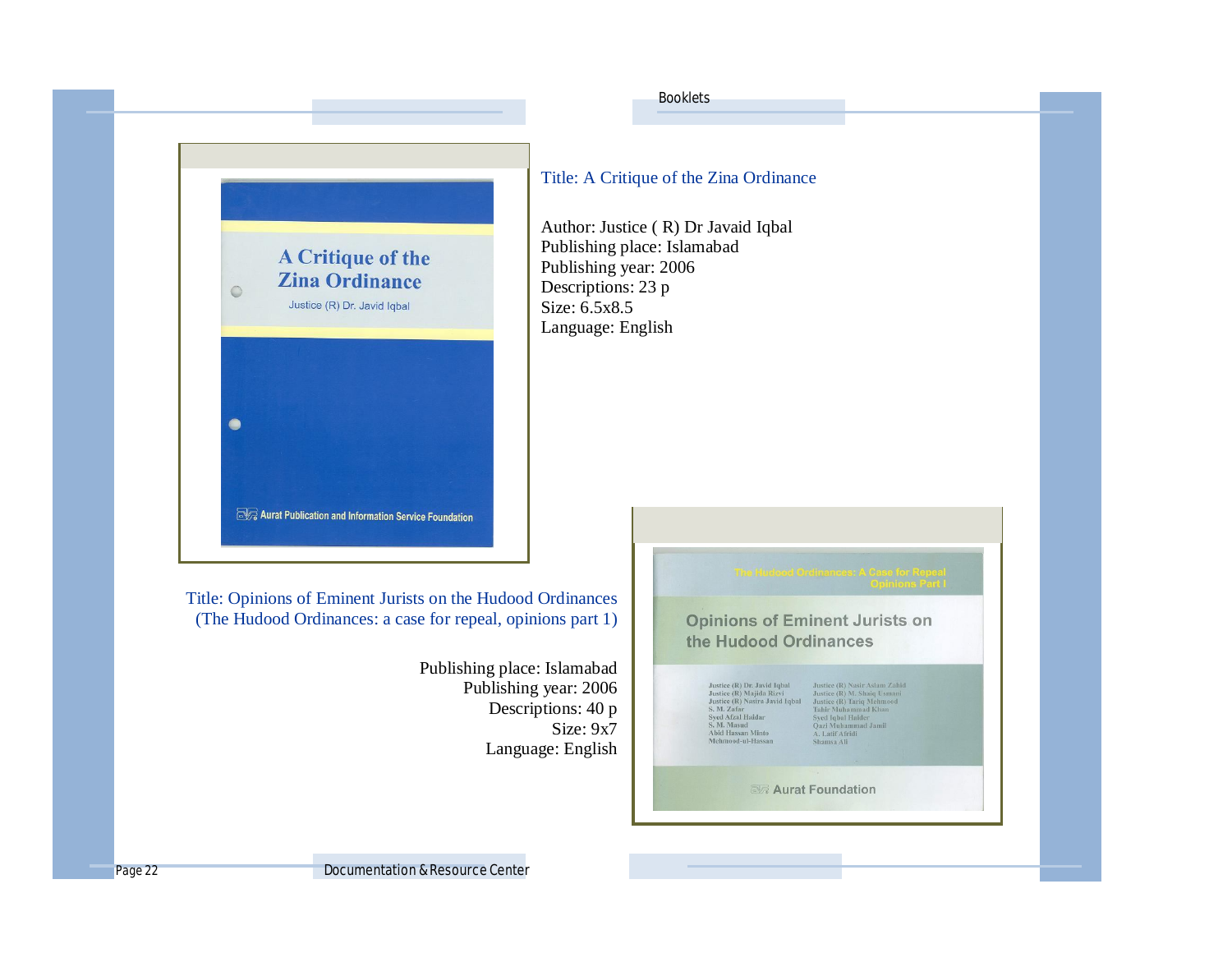حدودآرڈیننس کے بارےمیں<br>دانشورطبقہ کی رائے احمد يم قامى، ذا كم انورسچاد جسن عابدى، تهيداختر، ذا كم مبارك يلى، ذا كم طارق رحمان، ميرجيل الرطمن ، غازى صلاح الدين، زبيده مصطفى ، حسين فقى، اصغرنديم سيد، حسينه عين، كشورنا بيد، فخر زمان فبسيد ورياض، حسن شار: مستنصر جاويد، زابود ويس فريد من مستند مع مستند من مرضوري، .<br>فردوس حيدر، تصدق سيل، ناميدرضا، فاروق قيصر، يروفيسرايس بارون احمد شيماكر بانى، زام تسرين ذاكر شيرشاوسيد، ذاكم تاسر جهال، راج ولى فنك سلكى شامين،أكرام احمد مجمدرياض،ذاكم صلاح الدين،وحيدز بير،عادف ضياء،ذاكمزسيد جعفراحه، بروفيسر ذاكر صاديقة جعفرى،ثكه يعقوب بشعراده ذ والفقار، فيرثكه شامين، پروفيسر سزآ فمآب مسرور عالم غان في التي تحورت فاؤنڈيشن

**Booklets Booklets** 

Title: Hudood Ordinance key barey mien Danishwar Tabqa ki Raiy (Hudood Ordinance: mansukhi ka muqadma; Aara ka Silsala, Hissa Doaim)

Publishing place: Islamabad Publishing year: 2006 Descriptions: 44 p Size: 9x7 Language: Urdu

Title: Future vision on "Empowering SAARC Women" Address to first meeting of the SAARC Autonomous Advocacy Group of Prominent Women Personalities (SAWAG) by Shahla Zia on 21- 22 June, 2004 at Islamabad and some excerpts from her writings.

> Publishing place: Islamabad Publishing year: 2005 Descriptions: 24 p Size: 7x9.5 Language: English

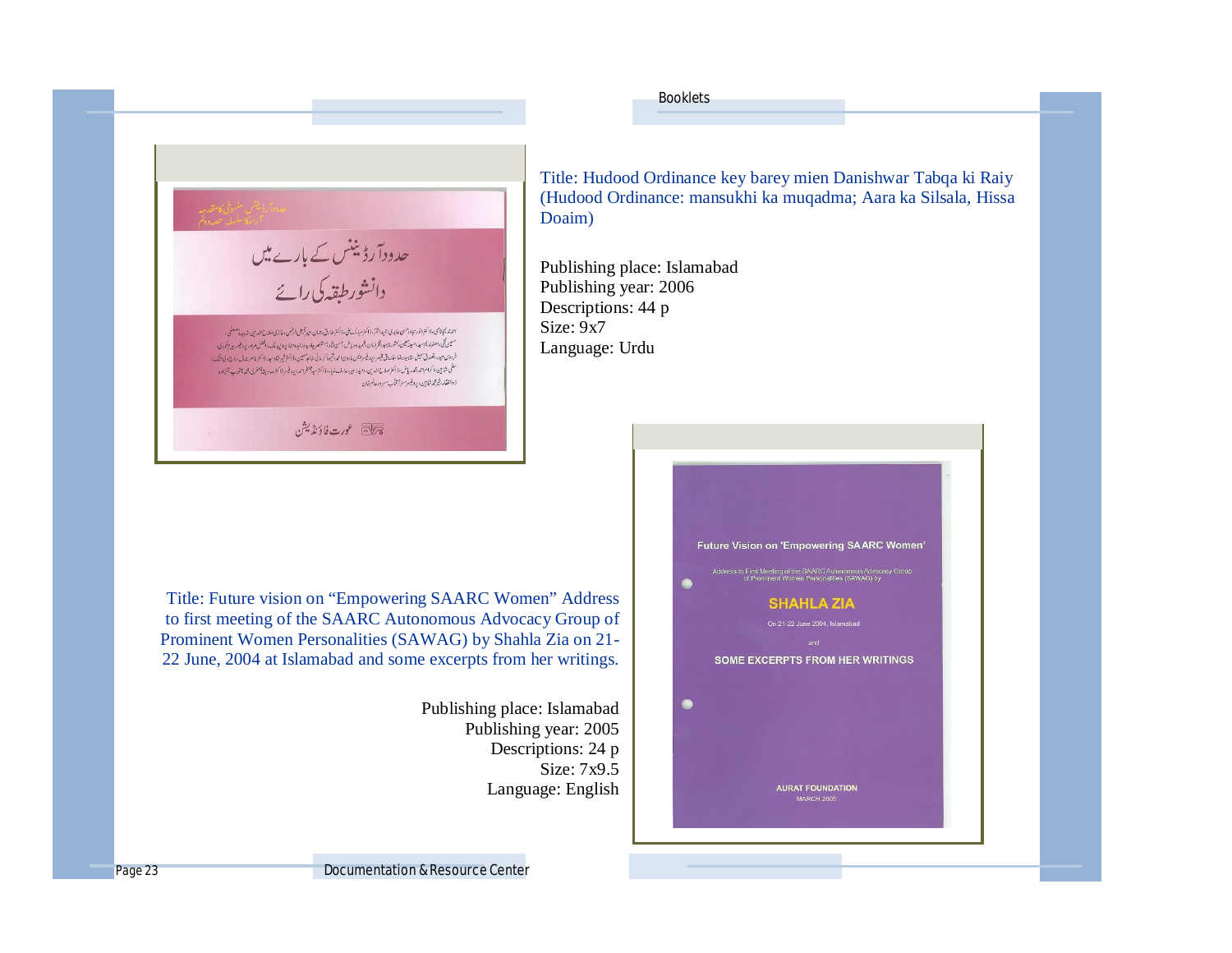oposed Package A CRITICAL APPRAISAL by **Rubina Saigol** Published by:<br>  $\overline{\mathbf{a}'\mathbf{z}}$ <br>
Aurat Publication and Information Service Foundation

Title: Haqooq-e-Niswan Act per aik nazar

Publishing place: Islamabad Publishing year: 2009 Descriptions: 19 p; illustrations Size: 7x9.5 Language: Urdu

Title: The Proposed constitutional package 2008: a critical appraisal

Booklets

Author: Dr Rubina Saigol Publishing place: Islamabad Publishing year: 2008 Descriptions: 45 p Size:  $8x10$ Language: English



Page 24 Documentation & Resource Center